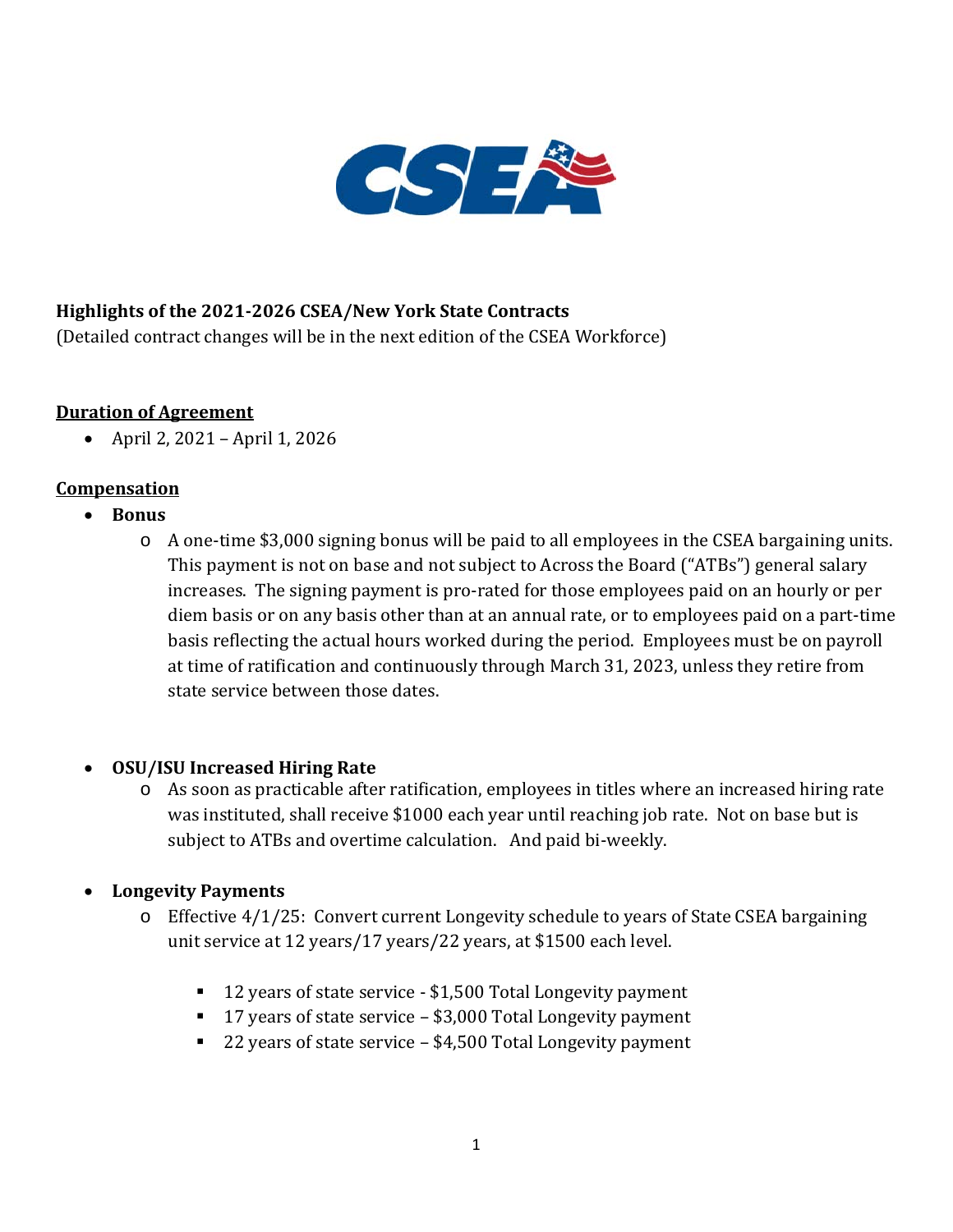- **Salary**
	- o 2% general salary increase retroactive to April 2021
	- o 2% general salary increase retroactive to April 2022
	- o 3% general salary increase effective April 2023
	- o 3% general salary increase effective April 2024
	- o 3% general salary increase effective April 2025

### • **Location Pay**

Increased as follows:

- $O$  NYC+: April 1, 2023: \$3087 April 1, 2024: \$3400
- o Mid-Hudson: April 1, 2023: \$1543 April 1, 2024: \$1650

## • **Sad Pay**

o Increased by 50% (From \$500 to \$750)

## • **Article 51(d) OSU**

- o Raise shift bonus by 88% (From \$400 to \$750)
- **Article 51(f) OSU**
	- o Increased 75% of calls by 78% (From \$225 to \$400)
	- o Increased 85% of calls by 75% (From \$300 to \$525)
	- o Increased 95% of calls by 65% (From \$500 to \$825)

#### **Productivity Enhancement Program**

- Remove pilot program language from PEP, increased the number of days allowed to be forfeited as follows:
	- From three days at \$600 to four days at \$800
	- From six days at \$1200 to eight days at \$1600